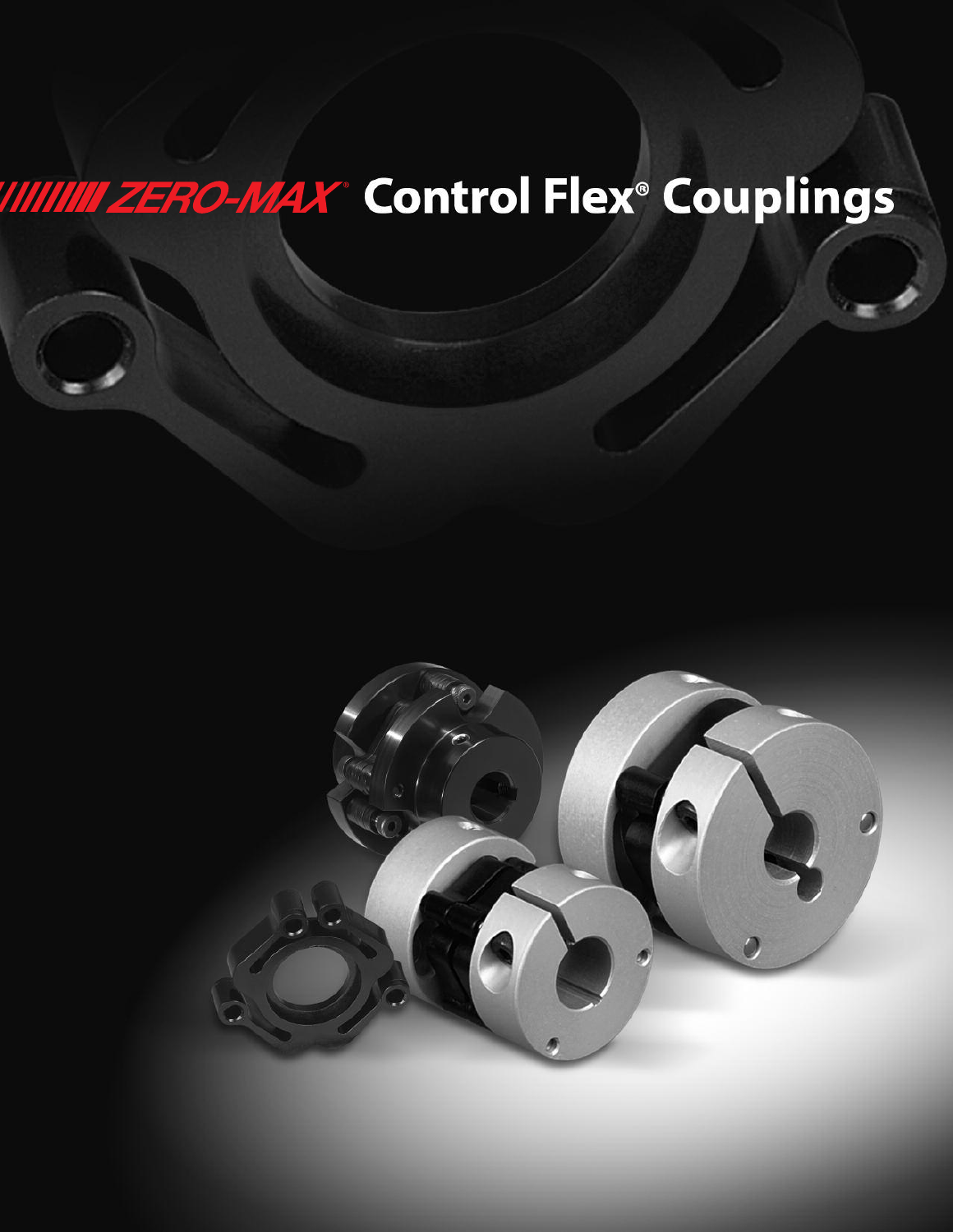# *CONTROL-FLEX® COUPLINGS*

**Ideal for encoders**, Control-Flex® Couplings are available with clamp-style zero backlash hubs or in a drop-out design for easy flexible disc changeout.

The Control-Flex® Coupling was developed to satisfy today's higher performance requirements. To meet this goal, Zero-Max engineered a unique Control-Flex® Disc which is based on a parallel linkage system.

Because of this unique design, the reaction forces due to transmission of torque and unavoidable shaft misalignments are considerably smaller when compared with common flexible couplings.







The Control-Flex® Disc allows parallel, angular and axial shaft misalignments, and maintaining constant transmission of torque and angular velocity.

Ideal for Encoder Applications!

# **Outstanding Features and Benefits**

| Feature                                                                                                                           | <b>Benefit</b>                                  |
|-----------------------------------------------------------------------------------------------------------------------------------|-------------------------------------------------|
| High parallel, angular and axial shaft misalignment<br>capabilities with considerably less sideloads on shaft<br>bearings, seals. | Increases lifetime of other machine components. |
| Zero backlash design.                                                                                                             | Required for precision drives.                  |
| Electrically insulating flex element.                                                                                             | Increases lifetime of other machine components. |
| Low weight and inertia.                                                                                                           | Reduced power requirements.                     |
| Clamp-Style.                                                                                                                      | Zero backlash for precision drives.             |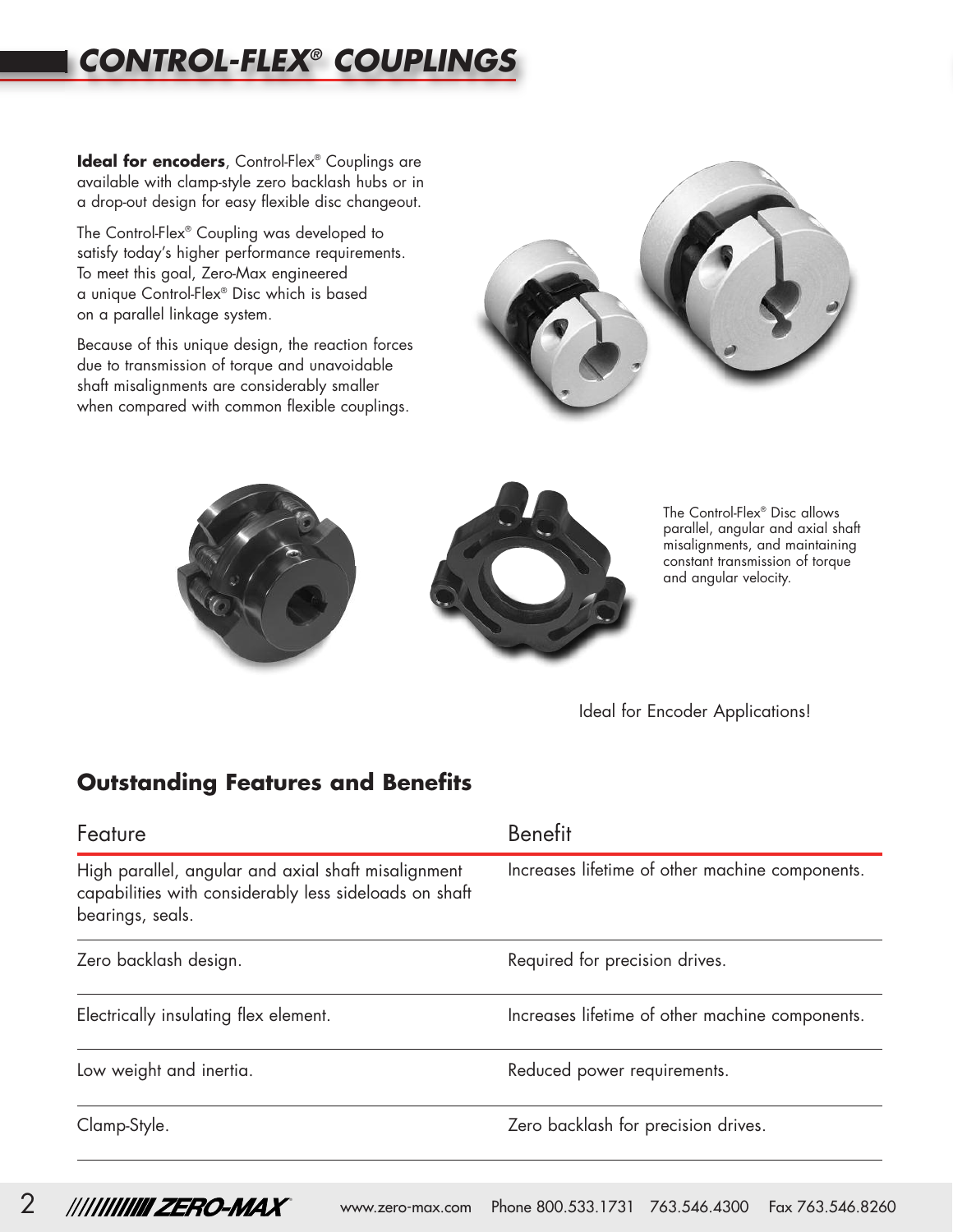# SINGLE DISC *CONTROL-FLEX® COUPLINGS*

# Clamp-Style

The construction of a Control-Flex® Coupling consists of two hubs (to be attached to the shafts) and a center flex member. This flexible element is affixed to the hubs through pins. Clamp-style hubs provide a positive shaft connection. Special modifications are available upon request.

The clamp-style Control-Flex® Couplings are available with a single flex disc for standard torque capacity, or with two flex discs for increased torque capacity and torsional stiffness. The clamp-style hub models come standard without keyways. Keyways are available upon request.

- Ideal for encoder Applications
- Easy Installation
- Space Saving
- Electrically Insulating
- Ultra low reaction loads
- Zero Backlash
- Maintenance Free



Single Disc





|          |                                  | <b>Single Flex Disc Clamp-Style</b>                                                                                                                                                          |                        |        |          |                                  |                        |                |                               |                             |                             |                            |                          |                         |                |               |                                       |                 |  |
|----------|----------------------------------|----------------------------------------------------------------------------------------------------------------------------------------------------------------------------------------------|------------------------|--------|----------|----------------------------------|------------------------|----------------|-------------------------------|-----------------------------|-----------------------------|----------------------------|--------------------------|-------------------------|----------------|---------------|---------------------------------------|-----------------|--|
|          |                                  | <b>Coupling Dimensions</b>                                                                                                                                                                   |                        |        |          |                                  |                        |                | Performance Data              |                             |                             |                            |                          |                         |                |               | Maximum Shaft<br><b>Misalignments</b> |                 |  |
| Part No. | CPL.                             | Coupling                                                                                                                                                                                     | Hub                    |        | Max Bore | <b>Disc</b><br>Inside            | <b>Disc</b>            | <b>Net</b>     | Inertia                       | Max.                        | Max.<br>Cont.               | <b>Torsional Stiffness</b> |                          |                         | Max            |               |                                       |                 |  |
|          | Diam<br>(Inch)<br>D <sub>2</sub> | Length<br>(Inch)                                                                                                                                                                             | Length<br>(Inch)<br>L1 | (Inch) | (mm)     | Diam<br>(Inch)<br>D <sub>4</sub> | Length<br>(Inch)<br>L2 | Weight<br>(Lb) | WK <sup>2</sup><br>$(Lb-ln2)$ | Peak<br>Torque<br>$(In-Lb)$ | Peak<br>Torque<br>$(In-Lb)$ | In Lbs.<br>Per<br>Degree   | In Lbs.<br>Per<br>Radian | In Oz.<br>Per<br>Minute | Speed<br>(RPM) | Par<br>(Inch) | Ang<br>$($ Deg $)$                    | Axial<br>(Inch) |  |
| C008P    | 0.748                            | 0.62                                                                                                                                                                                         | 0.219                  | 0.375  | 10       | 0.28                             | 0.19                   | 0.020          | 0.0014                        | 6                           |                             | 2.3                        | 130                      | 0.61                    | 12,000         | 0.013         | 1.5                                   | 0.010           |  |
| C011P    | 0.984                            | 1.00                                                                                                                                                                                         | 0.374                  | 0.500  | 12       | 0.31                             | 0.25                   | 0.057          | 0.0075                        | 13                          | 9                           | 5.0                        | 285                      | 1.33                    | 11.000         | 0.019         | 1.5                                   | 0.014           |  |
| C016P    | 1.457                            | 1.17                                                                                                                                                                                         | 0.394                  | 0.750  | 19       | 0.56                             | 0.38                   | 0.135          | 0.038                         | 45                          | 31                          | 16.3                       | 930                      | 4.35                    | 8,000          | 0.028         | 1.5                                   | 0.021           |  |
| C023P    | 2.205                            | 1.74                                                                                                                                                                                         | 0.591                  | 1.188  | 30       | 0.84                             | 0.56                   | 0.450          | 0.291                         | 152                         | 106                         | 55.0                       | 3,150                    | 14.29                   | 6,000          | 0.041         | 1.5                                   | 0.031           |  |
| C031P    | 2.953                            | 2.17                                                                                                                                                                                         | 0.709                  | 1.500  | 40       | 1.13                             | 0.75                   | 1.060          | 1.220                         | 361                         | 250                         | 75.0                       | 4,300                    | 20.00                   | 5,000          | 0.055         | 1.5                                   | 0.042           |  |
|          |                                  | 1) Maximum speed rating applicable at 50% or less continuous torque rating.<br>2) As speeds approach the maximum speed rating, some applications may require dynamically balanced couplings. |                        |        |          |                                  |                        |                |                               |                             |                             |                            |                          |                         |                |               |                                       |                 |  |



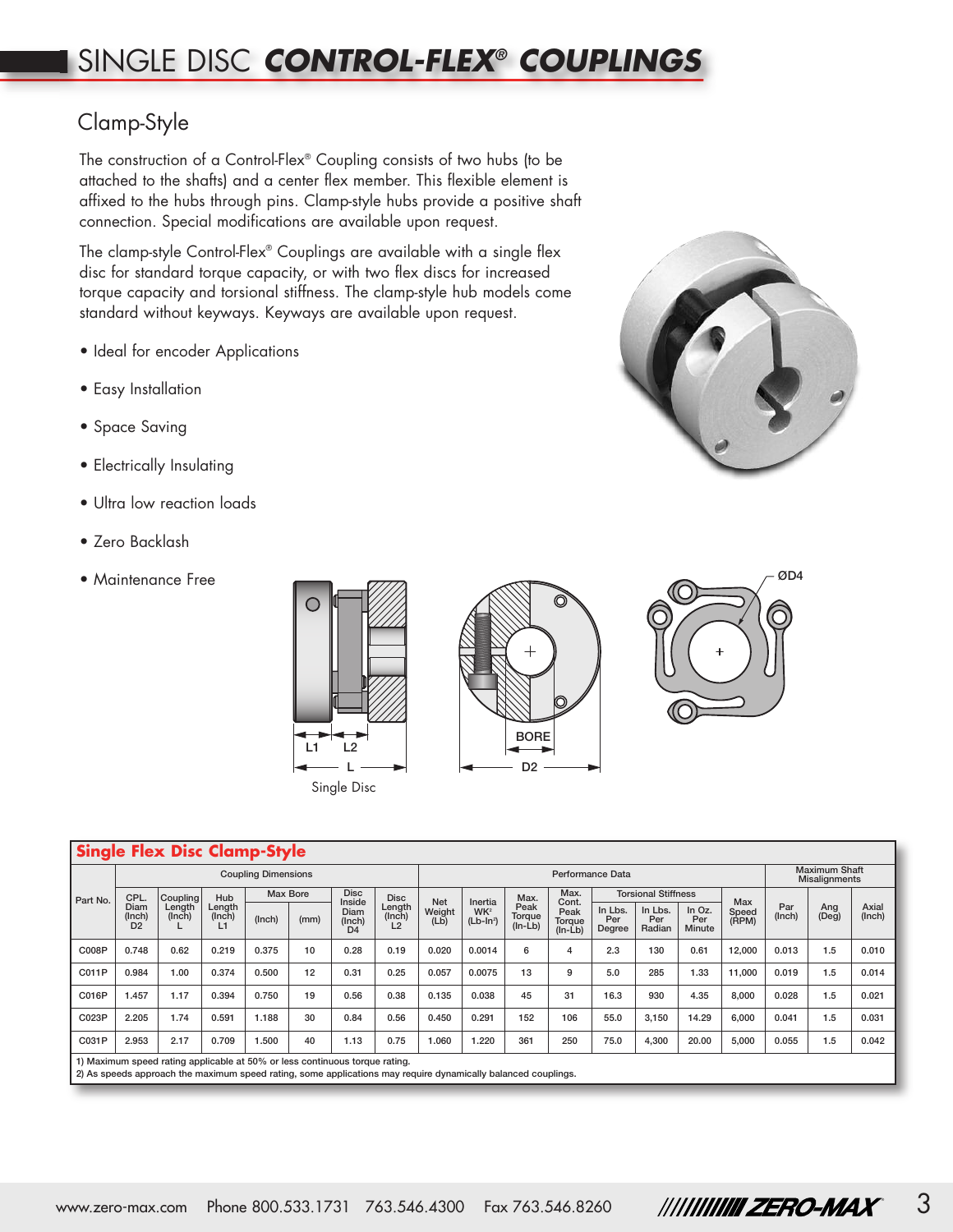# DOUBLE DISC *CONTROL-FLEX® COUPLINGS*

# Clamp-Style

The construction of a Control-Flex® Coupling consists of two hubs (to be attached to the shafts) and a center flex member. This flexible element is affixed to the hubs through pins. Clamp-style hubs provide a positive shaft connection. Special modifications are available upon request.

The clamp-style Control-Flex® Couplings are available with a single flex disc for standard torque capacity, or with two flex discs for increased torque capacity and torsional stiffness. The clamp-style hub models come standard without keyways. Keyways are available upon request.

- Ideal for encoder Applications
- Easy Installation
- Space Saving
- Electrically Insulating
- Ultra low reaction loads
- Zero Backlash
- Maintenance Free







|          | <b>Double Flex Disc Clamp-Style</b> |                                                                                                                                                                                              |                  |        |          |                                  |                        |                  |                               |                             |                                      |                          |                            |                         |                |                                              |                    |                 |
|----------|-------------------------------------|----------------------------------------------------------------------------------------------------------------------------------------------------------------------------------------------|------------------|--------|----------|----------------------------------|------------------------|------------------|-------------------------------|-----------------------------|--------------------------------------|--------------------------|----------------------------|-------------------------|----------------|----------------------------------------------|--------------------|-----------------|
|          | <b>Coupling Dimensions</b>          |                                                                                                                                                                                              |                  |        |          |                                  |                        | Performance Data |                               |                             |                                      |                          |                            |                         |                | <b>Maximum Shaft</b><br><b>Misalignments</b> |                    |                 |
| Part No. | CPL.                                | Coupling                                                                                                                                                                                     | Hub              |        | Max Bore | <b>Disc</b><br>Inside            | <b>Disc</b>            | <b>Net</b>       | Inertia                       | Max.                        | Max.                                 |                          | <b>Torsional Stiffness</b> |                         | Max            |                                              | Ang<br>$($ Deg $)$ | Axial<br>(Inch) |
|          | Diam<br>(Inch)<br>D <sub>2</sub>    | Length<br>(Inch)                                                                                                                                                                             | Length<br>(Inch) | (Inch) | (mm)     | Diam<br>(Inch)<br>D <sub>4</sub> | Length<br>(Inch)<br>12 | Weight<br>(Lb)   | WK <sup>2</sup><br>$(Lb-ln2)$ | Peak<br>Torque<br>$(In-Lb)$ | Cont.<br>Peak<br>Torque<br>$(In-Lb)$ | In Lbs.<br>Per<br>Degree | In Lbs.<br>Per<br>Radian   | In Oz.<br>Per<br>Minute | Speed<br>(RPM) | Par<br>(Inch)                                |                    |                 |
| C208P    | 0.748                               | 0.78                                                                                                                                                                                         | 0.219            | 0.375  | 10       | 0.28                             | 0.34                   | 0.021            | 0.0014                        | 10                          |                                      | 4.6                      | 260                        | 1.22                    | 10,000         | 0.009                                        |                    | 0.007           |
| C211P    | 0.984                               | 1.20                                                                                                                                                                                         | 0.374            | 0.500  | 12       | 0.31                             | 0.46                   | 0.060            | 0.0077                        | 24                          | 17                                   | 9.9                      | 570                        | 2.63                    | 9,000          | 0.012                                        |                    | 0.009           |
| C216P    | 1.457                               | 1.48                                                                                                                                                                                         | 0.394            | 0.750  | 19       | 0.56                             | 0.69                   | 0.145            | 0.039                         | 81                          | 57                                   | 31.3                     | 1,790                      | 8.33                    | 7,000          | 0.019                                        |                    | 0.014           |
| C223P    | 2.205                               | 2.20                                                                                                                                                                                         | 0.591            | 1.188  | 30       | 0.84                             | 1.02                   | 0.483            | 0.298                         | 274                         | 192                                  | 110.0                    | 6,300                      | 29.41                   | 5,000          | 0.027                                        |                    | 0.020           |
| C231P    | 2.953                               | 2.79                                                                                                                                                                                         | 0.709            | 1.500  | 40       | 1.13                             | 1.38                   | 1.140            | 1.250                         | 650                         | 435                                  | 150.0                    | 8,600                      | 40.00                   | 4,000          | 0.037                                        |                    | 0.028           |
|          |                                     | 1) Maximum speed rating applicable at 50% or less continuous torque rating.<br>2) As speeds approach the maximum speed rating, some applications may require dynamically balanced couplings. |                  |        |          |                                  |                        |                  |                               |                             |                                      |                          |                            |                         |                |                                              |                    |                 |

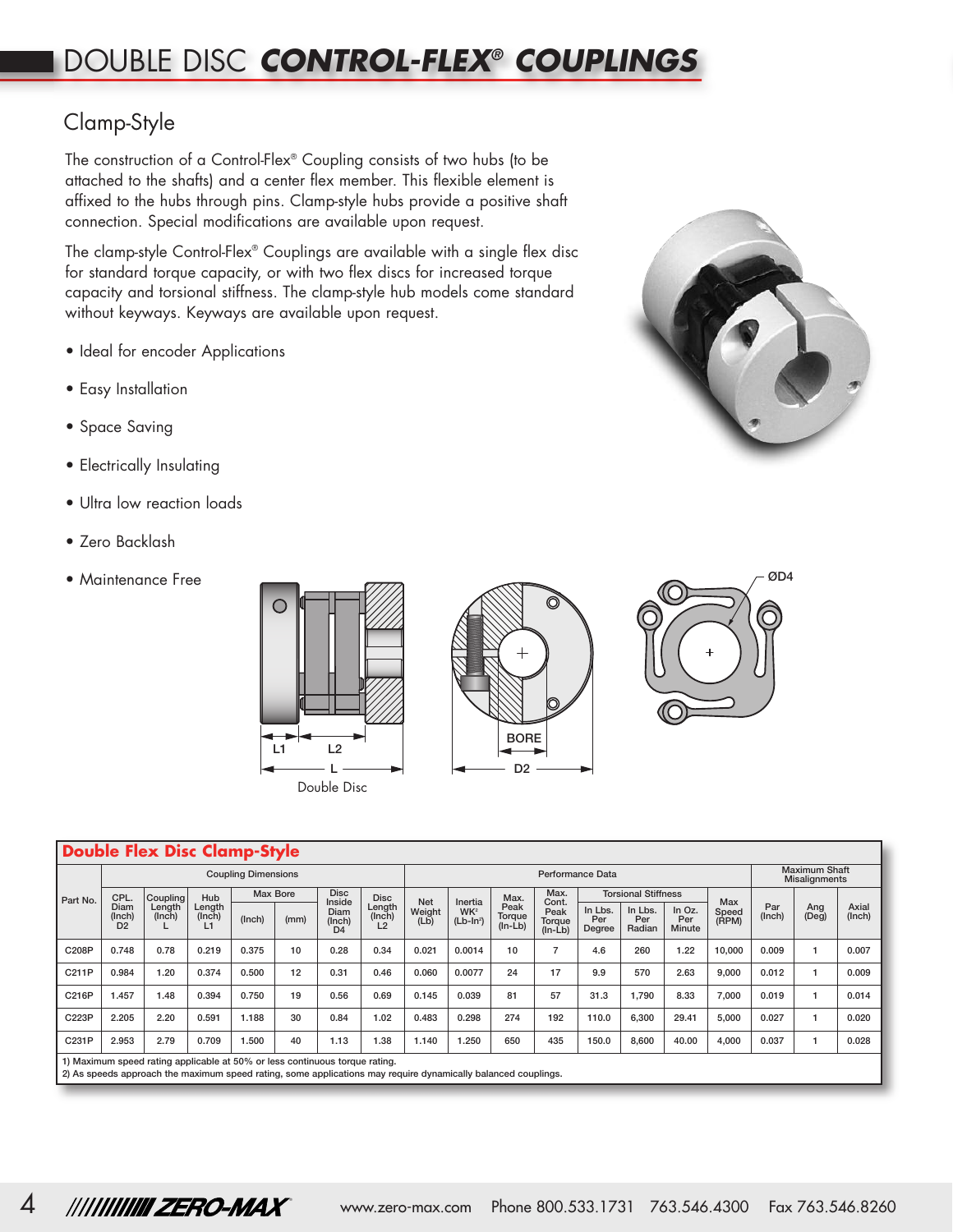# *CONTROL-FLEX® COUPLINGS*

# Bolted-Style

The construction of a Control-Flex® Coupling consists of two hubs (to be attached to the shafts) and a center flex member. This flexible element is affixed to the hubs through shoulder bolts. The Bolted-Style hubs incorporate keyway and setscrew shaft attachment. Flex discs are bolted for drop-out capability. Special modifications are available upon request.

- Easy Installation
- Space Saving
- Electrically Insulating
- Large Misalignment Capacity
- Zero Backlash
- Maintenance Free





The above drawing is valid for C030P, C060P and C075P. C045P will still use the triangular style hubs. Consult factory if necessary.

|          | <b>Control-Flex Coupling Bolted-Style</b>                                                                                                                                                    |                  |                        |        |          |                                  |                        |                  |                               |                             |                             |                          |                            |                |               |                                              |                 |  |
|----------|----------------------------------------------------------------------------------------------------------------------------------------------------------------------------------------------|------------------|------------------------|--------|----------|----------------------------------|------------------------|------------------|-------------------------------|-----------------------------|-----------------------------|--------------------------|----------------------------|----------------|---------------|----------------------------------------------|-----------------|--|
|          | <b>Coupling Dimensions</b>                                                                                                                                                                   |                  |                        |        |          |                                  |                        | Performance Data |                               |                             |                             |                          |                            |                |               | <b>Maximum Shaft</b><br><b>Misalignments</b> |                 |  |
| Part No. | CPL.                                                                                                                                                                                         | Coupling         | Hub                    |        | Max Bore | <b>Disc</b><br>Inside            | <b>Disc</b>            | <b>Net</b>       | Inertia                       | Max.                        | Max.<br>Cont.               |                          | <b>Torsional Stiffness</b> | Max            |               | Ang<br>$($ Deg $)$                           |                 |  |
|          | Diam<br>(Inch)<br>D <sub>2</sub>                                                                                                                                                             | Length<br>(Inch) | Length<br>(Inch)<br>L1 | (Inch) | (mm)     | Diam<br>(Inch)<br>D <sub>4</sub> | Length<br>(Inch)<br>L2 | Weight<br>(Lb)   | WK <sup>2</sup><br>$(Lb-ln2)$ | Peak<br>Torque<br>$(In-Lb)$ | Peak<br>Torque<br>$(In-Lb)$ | In Lbs.<br>Per<br>Degree | In Lbs.<br>Per<br>Radian   | Speed<br>(RPM) | Par<br>(Inch) |                                              | Axial<br>(Inch) |  |
| C030P    | 3.00                                                                                                                                                                                         | 2.750            | 1.00                   | 1.000  | 25       | 1.125                            | 0.750                  | 0.78             | 0.345                         | 361                         | 250                         | 75.0                     | 4,300                      | 6,300          | 0.055         | 1.5                                          | 0.042           |  |
| C045P    | 4.50                                                                                                                                                                                         | 4.125            | 1.50                   | 1.500  | 40       | 1.687                            | 1.125                  | 2.63             | 2.62                          | 1,218                       | 850                         | 261.0                    | 14,950                     | 4,200          | 0.083         | 1.5                                          | 0.063           |  |
| C060P    | 6.00                                                                                                                                                                                         | 5.500            | 2.00                   | 2.000  | 55       | 2.250                            | 1.500                  | 6.24             | 11.03                         | 2,887                       | 2,000                       | 515.0                    | 29,500                     | 3,100          | 0.111         | 1.5                                          | 0.083           |  |
| C075P    | 7.50                                                                                                                                                                                         | 6.875            | 2.50                   | 2.500  | 65       | 2.812                            | 1.875                  | 12.18            | 33.66                         | 5,638                       | 3,900                       | 1,529.0                  | 87,600                     | 2,500          | 0.139         | 1.5                                          | 0.104           |  |
|          | 1) Maximum speed rating applicable at 50% or less continuous torque rating.<br>2) As speeds approach the maximum speed rating, some applications may require dynamically balanced couplings. |                  |                        |        |          |                                  |                        |                  |                               |                             |                             |                          |                            |                |               |                                              |                 |  |

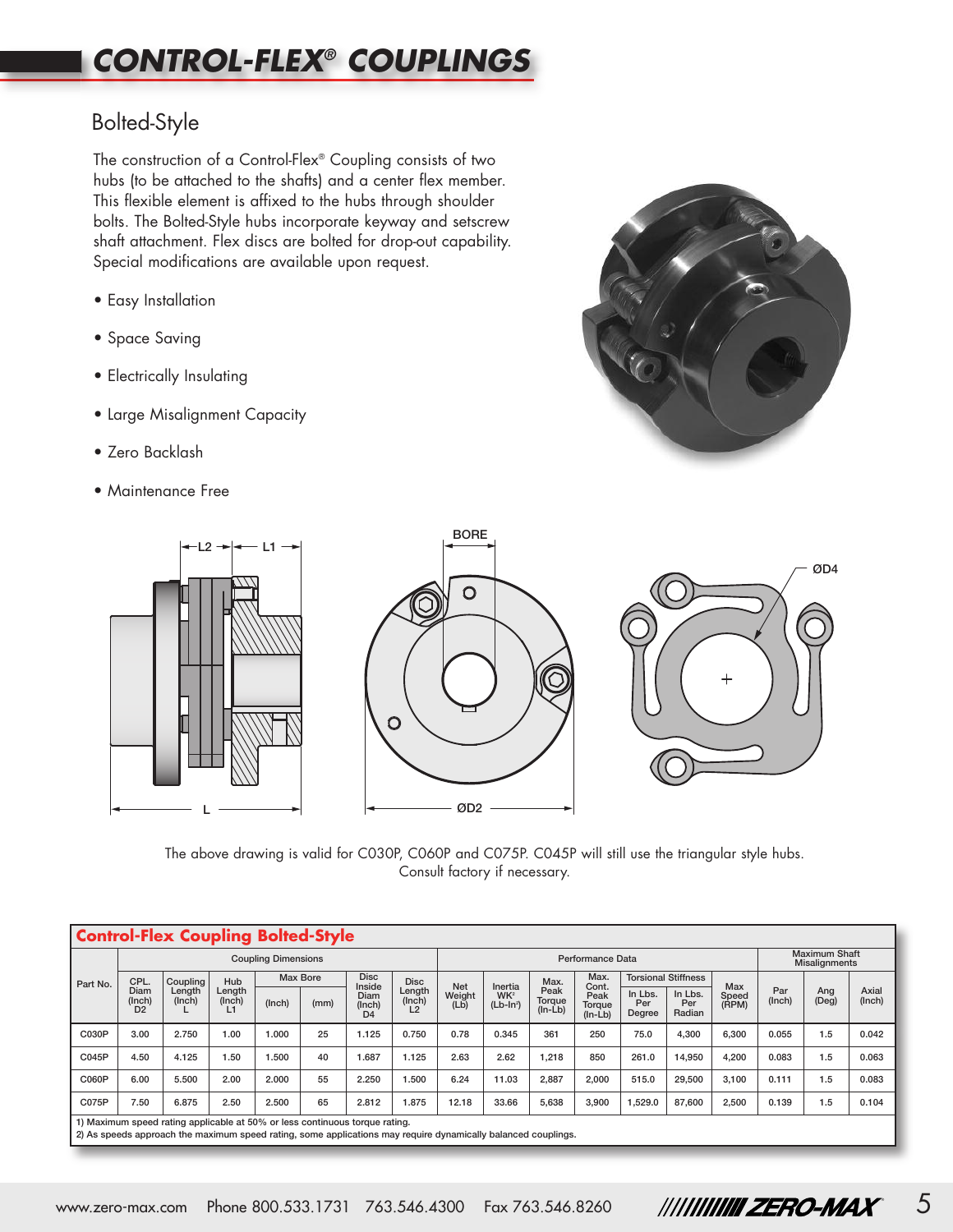# SCHMIDT *FLEXIBLE* COUPLINGS

Schmidt Flexible Couplings provide precision for slightly misaligned shafts and are designed to adapt to various drive conditions. This coupling uses precision sintered parts for the hubs which are connected to the shafts. The molded flexible center disc is preloaded on the precision shafts of the end disc which give the coupling a zero backlash condition. Different configurations of the coupling and the choice of three durometers (soft, standard, stiff) of the center disc result in the ability of this coupling to be adapted to various drive conditions.

The Flexible Coupling may be built into a floating shaft design by including one coupling at each end of an intermediate shaft.

- Easy Installation
- Electrically Insulating
- Zero Backlash

Among the many applications where the Flexible Couplings are used include collators, printing machines, packaging machines and pumps.











#### **Schmidt Flexible Couplings**

|                          |              |                            |                                                                             | <b>Coupling Dimensions</b> |                      |      |                    | Performance Data |                     |                                      |                              |                |                 |                               |                        |
|--------------------------|--------------|----------------------------|-----------------------------------------------------------------------------|----------------------------|----------------------|------|--------------------|------------------|---------------------|--------------------------------------|------------------------------|----------------|-----------------|-------------------------------|------------------------|
| Part No.                 |              | Hub<br>Diam<br>(Inch)<br>D | Coupling<br>Length<br>(Inch)<br>в                                           | Hub<br>Length              | <b>Max Bore</b><br>A |      | Flex. Disc<br>Diam | HP/              | Max.                | <b>Torsional</b><br><b>Stiffness</b> | <b>Maximum Misalignments</b> |                |                 | Inertia                       | <b>Net</b>             |
|                          |              |                            |                                                                             | (Inch)<br>K                | (Inch)               | (mm) | (Inch)             | <b>100RPM</b>    | Torque<br>$(In-Lb)$ | (In-Lbs.<br>Per<br>Degree)           | Par<br>(Inch)                | Ang<br>(Deg)   | Axial<br>(Inch) | WK <sup>2</sup><br>$(Lb-ln2)$ | Weight<br>$(L\bar{b})$ |
|                          | <b>F008A</b> | 0.750                      | 0.812                                                                       | 0.281                      | 0.375                | 10   | 0.750              | 0.009            | 6                   | 4.5                                  | 0.005                        | $\mathbf{1}$   | 0.008           | 0.004                         | 0.06                   |
| Single<br>Disc           | F011A        | 1.125                      | 1.375                                                                       | 0.500                      | 0.500                | 12   | 1.250              | 0.025            | 16                  | 14.0                                 | 0.008                        | $\mathbf{1}$   | 0.011           | 0.04                          | 0.25                   |
|                          | F019A        | 1.900                      | 2.250                                                                       | 0.750                      | 0.875                | 22   | 2.040              | 0.180            | 115                 | 91.0                                 | 0.010                        | $\mathbf{1}$   | 0.019           | 0.46                          | 1.03                   |
|                          | F028A        | 2.812                      | 2.812                                                                       | 1.000                      | 1.00                 | 25   | 2.812              | 0.500            | 315                 | 264.6                                | 0.010                        | $\mathbf{1}$   | 0.025           | 2.50                          | 2.50                   |
|                          | F008B        | 0.750                      | 0.837                                                                       | 0.281                      | 0.375                | 10   | 0.750              | 0.018            | 12                  | 9.0                                  | 0.005                        | $\mathbf{1}$   | 0.008           | 0.005                         | 0.07                   |
| Double<br>Disc           | F011B        | 1.125                      | 1.688                                                                       | 0.500                      | 0.500                | 12   | 1.250              | 0.050            | 32                  | 27.0                                 | 0.008                        | $\mathbf{1}$   | 0.011           | 0.04                          | 0.27                   |
|                          | F019B        | 1.900                      | 2.875                                                                       | 0.750                      | 0.875                | 22   | 2.040              | 0.360            | 230                 | 214.1                                | 0.010                        | $\mathbf{1}$   | 0.019           | 0.55                          | 1.12                   |
|                          | F028B        | 2.812                      | 3.375                                                                       | 1.000                      | 1.00                 | 25   | 2.812              | 1.000            | 630                 | 531.5                                | 0.010                        | $\mathbf{1}$   | 0.025           | 2.27                          | 2.80                   |
|                          | F011C        | 1.125                      | 2.125                                                                       | 0.500                      | 0.500                | 12   | 1.250              | 0.025            | 16                  | 7.0                                  | 0.016                        | $\overline{2}$ | 0.020           | 0.05                          | 0.34                   |
| Double<br>Disc<br>Spacer | F019C        | 1.900                      | 3.500                                                                       | 0.750                      | 0.875                | 22   | 2.040              | 0.180            | 115                 | 45.5                                 | 0.020                        | $\overline{2}$ | 0.035           | 0.66                          | 1.47                   |
|                          |              |                            | Performance Data is based on couplings using standard durometer flex disks. |                            |                      |      |                    |                  |                     |                                      |                              |                |                 |                               |                        |

Please contact the factory for performance data and availability of couplings using non-standard durometers.

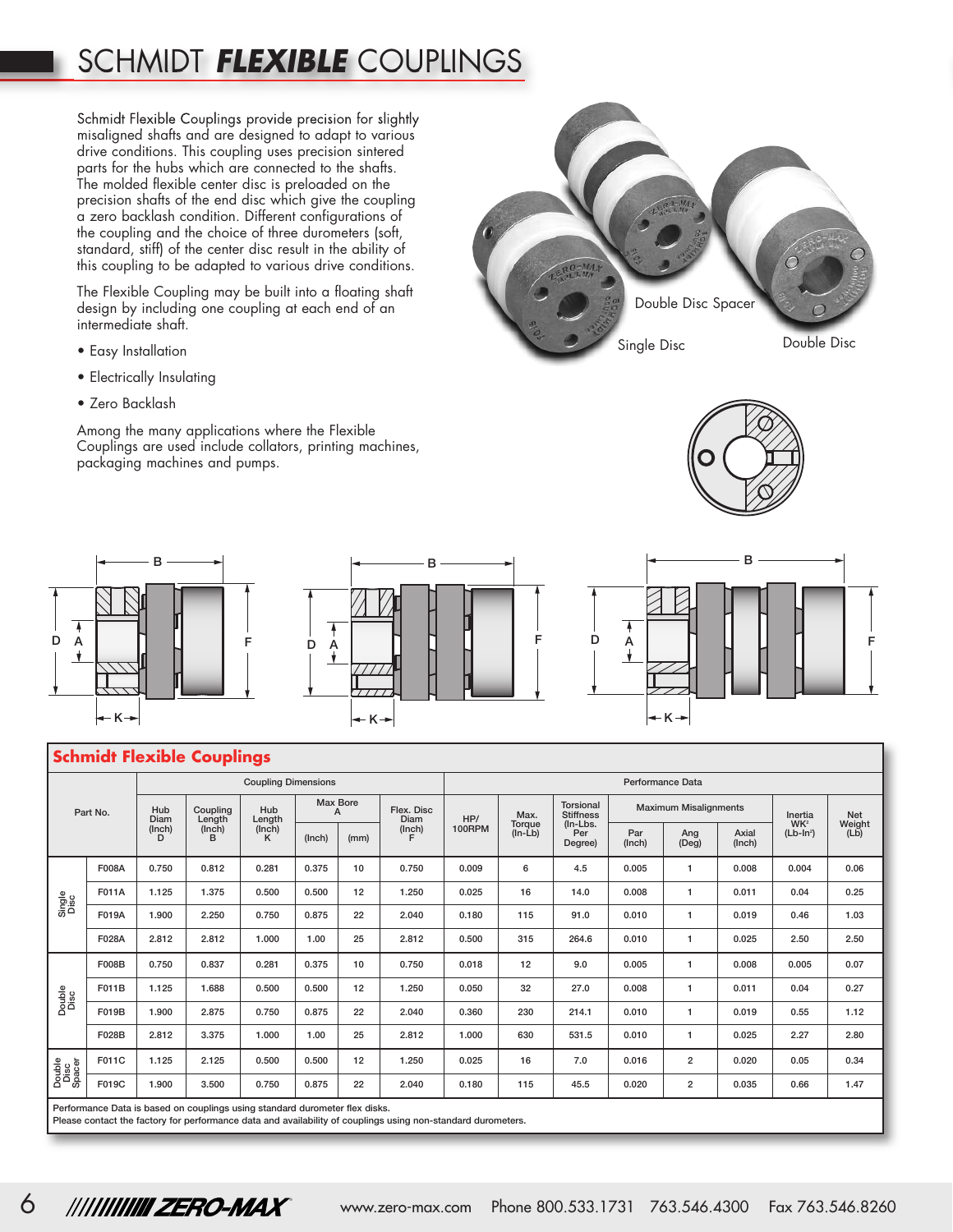### Here's how:

The basic performance ratings listed in the table are maximum values. The graph below must be used to determine the coupling's suitability in each application.

To see if a coupling is suitable for an application, see the selection procedure on this page.

When calculating torque requirements, see the service factor table provided on this page.

For special designs or requirements, consult the factory.

## Selection Procedure:

To select the proper Control-Flex® coupling size, identify the application's requirements for torque, misalignment, and service factor. Tentatively select a coupling based on these requirements. Find the selected coupling's maximum rated torque and misalignment.

Compute the misalignment ratio by dividing the required parallel misalignment by the maximum rated parallel misalignment. If either angular or axial misalignment are required, multiply the existing misalignment ratio by 1.2. If both angular and axial misalignment are required, multiply the misalignment ratio by 1.4.

Next, compute the torque ratio. Divide the required torque including service factor by the maximum rated peak torque of the selected coupling. The actual running torque should never exceed the maximum continuous rated torque. Occasional torque spikes in the system should never exceed the maximum peak torque rating.

Now that the torque and misalignment ratios are known, their effect on the coupling can be compared to the couplings operating envelope. (See Chart)

If the lines representing the two performance ratios meet to the left of the shaded area, the selected coupling is appropriate for the application.

If the lines meet in the shaded area, the selected coupling is not appropriate for the application, and a larger coupling size must be selected.

### Selection Formula:

 $HP/100$  RPM = Required HP x Service Factor x 100 RPM

### Recommended Service Factor

No Shock Load . . . . . .1.0 Light Shock Load . . . . . 1.5 Medium Shock Load . .2.0 Heavy Shock Load . . . 2.5 Reversing Shock Load .3.0

#### CONTROL FLEX® COUPLING OPERATING ENVELOPE



**Applications** falling in the shaded area are outside the couplings capability. Select the next larger coupling and repeat selection procedure.

TORQUE RATING (WITH SERVICE FACTOR APPLIED)

# Standard Keyways - Inch Bore Hubs

|       | <b>Bore Size</b> | Keyway      | <b>Bore Size</b> | Keyway |             |
|-------|------------------|-------------|------------------|--------|-------------|
| Over  | To               |             | Over             | То     |             |
| 0.437 | 0.562            | 0.125x0.062 | 2.250            | 2.750  | 0.625x0.312 |
| 0.562 | 0.875            | 0.187x0.094 | 2.750            | 3.250  | 0.750×0.375 |
| 0.875 | 1.250            | 0.250x0.125 | 3.250            | 3.750  | 0.875x0.437 |
| 1.250 | 1.375            | 0.312x0.156 | 3.750            | 4.500  | 1.000x0.500 |
| 1.375 | 1.750            | 0.375x0.187 | 4.500            | 5.500  | 1.250x0.625 |
| 1.750 | 2.250            | 0.500x0.250 | 5.500            | 6.500  | 1.500x0.750 |

### Standard Keyways - Metric Bore Hubs

|      | <b>Bore Size</b> | Keyway |      | <b>Bore Size</b> | Keyway |
|------|------------------|--------|------|------------------|--------|
| Over | To               |        | Over | To               |        |
| 10   | 12               | 4x1.8  | 58   | 65               | 18x4.4 |
| 12   | 17               | 5x2.3  | 65   | 75               | 20x4.9 |
| 17   | 22               | 6x2.8  | 75   | 85               | 22x5.4 |
| 22   | 30               | 8x3.3  | 85   | 95               | 25x5.4 |
| 30   | 38               | 10x3.3 | 95   | 110              | 28x6.4 |
| 38   | 44               | 12x3.3 | 110  | 130              | 32x7.4 |
| 44   | 50               | 14x3.8 | 130  | 150              | 36x8.4 |
| 50   | 58               | 16x4.3 | 150  | 170              | 40x9.4 |

Note: Inch bore hubs will be supplied with inch size setscrews. Metric bore hubs will be supplied with metric size setscrews. Standard keyways are for square keys. Keyways for rectangular keys are available - consult factory.

### Zero-Max *Configurable* 3D CAD Downloads

New Zero-Max Configurable 3D CAD Downloads. **www.zero-max.com/3D**